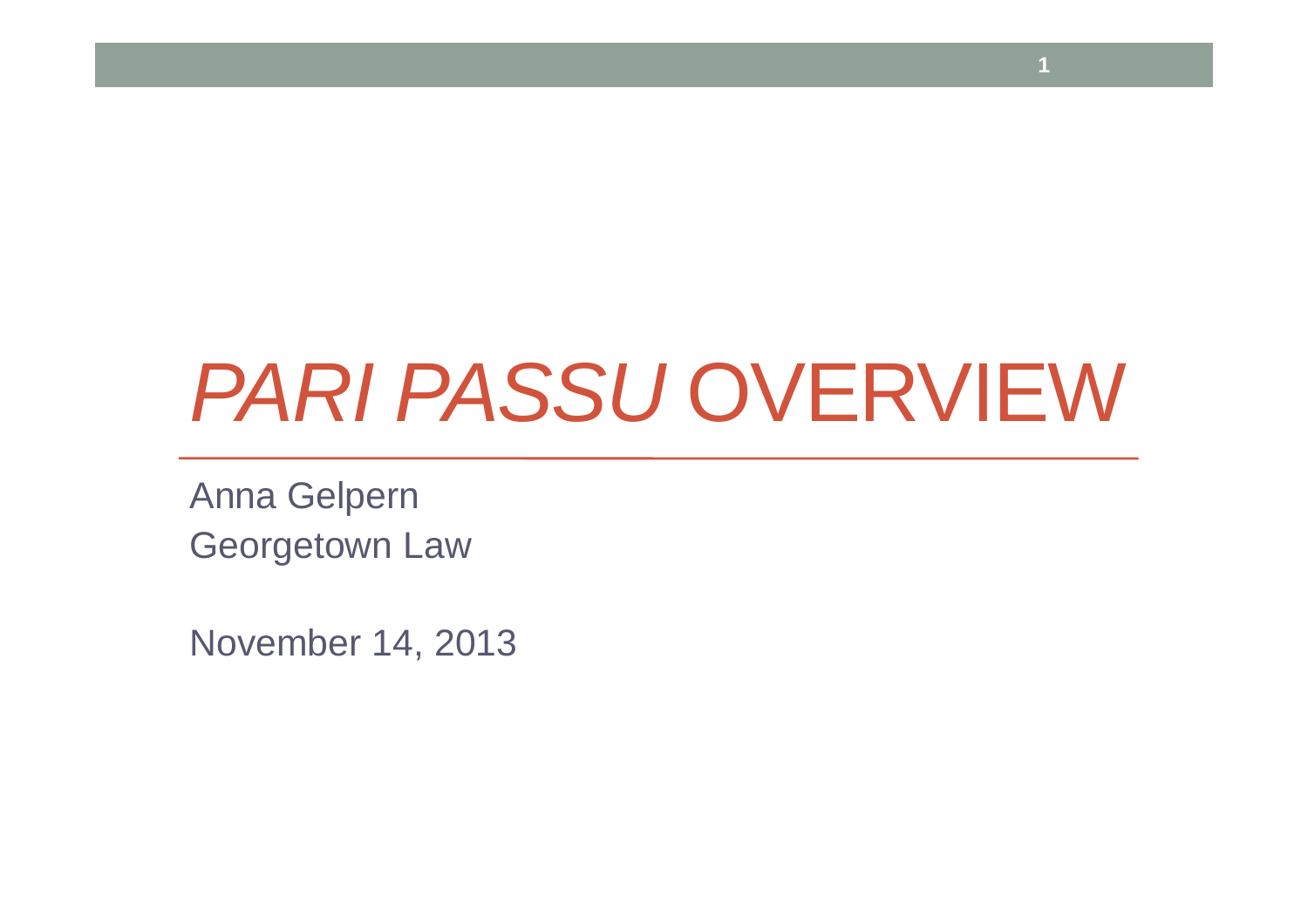### The Clause: Theme and Variations (1)

• The Classic – eg, Belize 2013

The Securities are general, direct, unconditional, unsubordinated and unsecured obligations of Belize … and Belize shall ensure that its obligations hereunder shall rank <u>pari passu</u> among themselves and with all of its other present and future unsecured and unsubordinated Public Debt …

• Variation 1 – eg, Argentina 1994

The Securities will constitute . . . direct, unconditional, unsecured, and unsubordinated obligations of the Republic and shall at all times rank pari passu and without preference among themselves. The payment obligations of the Republic under the Securities shall at all times rank at least equally with all its other present and future unsecured and unsubordinated External Indebtedness (as defined in this Agreement).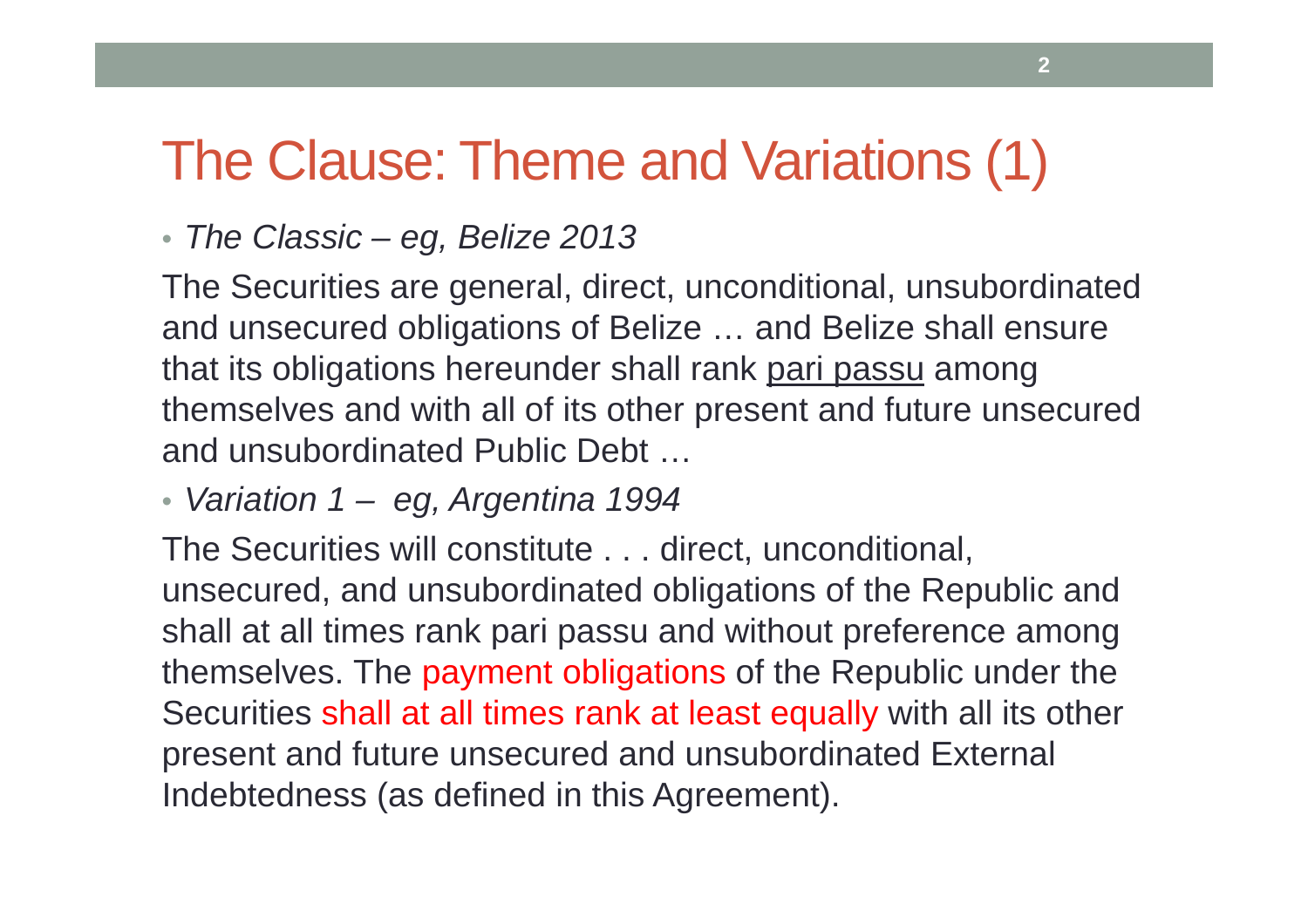#### The Clause: Theme and Variations (2)

• Variation 2 – Italy 2003

The Securities are the direct, unconditional and general and ... unsecured obligations of Italy and will rank equally with all other evidences of indebtedness issued in accordance with the Fiscal Agency Agreement and with all other unsecured and unsubordinated general obligations of Italy for money borrowed. … Amounts payable in respect of principal of (and interest on) the Securities will be charged upon and be payable out of the [Treasury of Italy], equally and ratably with all other amounts so charged and amounts payable in respect of all other general loan obligations of Italy.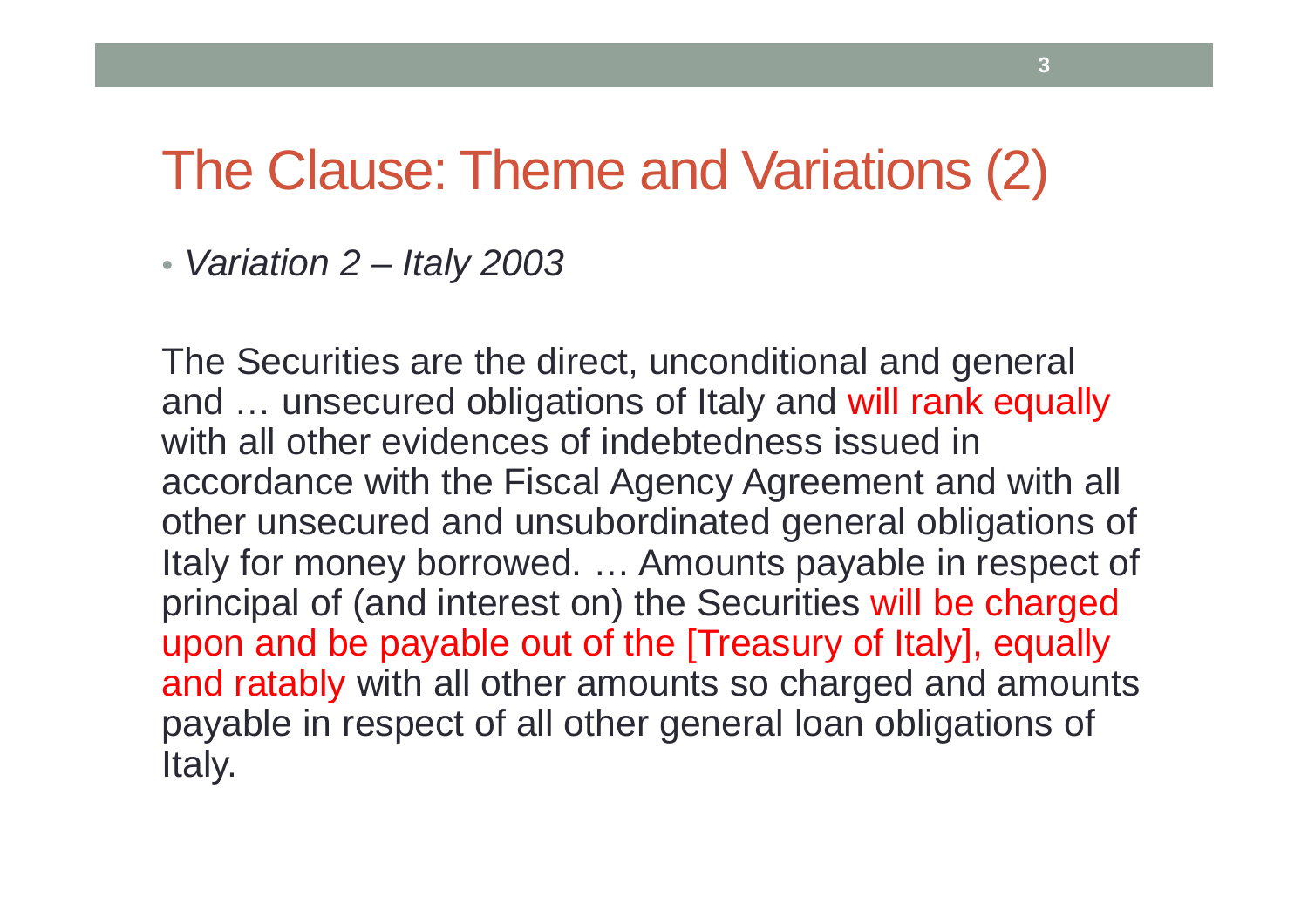## The Clause: Theme and Variations

(Source: Weidemaier 2013, adapted from Weidemaier et al. 2013)



Different versions of pari passu over time

Adapted from Mark Weidemaier, Bob Scott, and Mitu Gulati, Origin Myths Contracts, and the Hunt for Pari Passu, Law and Social Inquiry (forthcoming)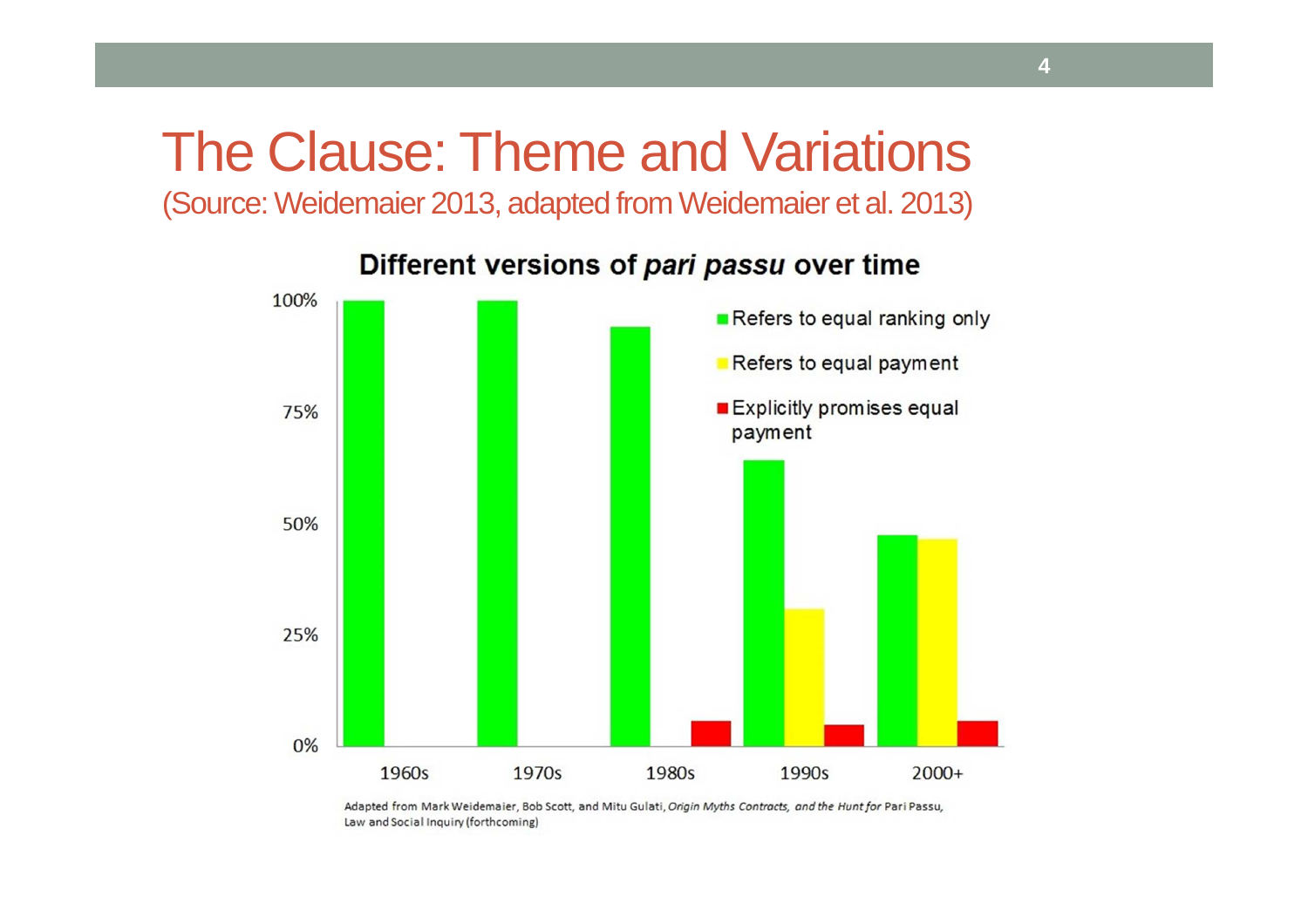### The Meaning: Theme and Variations (1)

• The Classic – Encyclopedia of Banking Law (2002)

[T]he pari passu clause has nothing to do with the time of payment of unsecured indebtedness, since this depends upon contractual maturities. … It is suggested that a pari passu clause in state credit is primarily intended to prevent the legislative earmarking of revenues of the government, or the legislative allocation of inadequate foreign currency reserves to a single creditor and is generally directed against legal measures which have the effect of preferring one set of creditors over the others or discriminating between creditors at a time when the state is unable to pay its debts as they fall due.

See also Borchard, State Insolvency and Foreign Bondholders Vol. 1, General Principles (1951) (Yale University Press).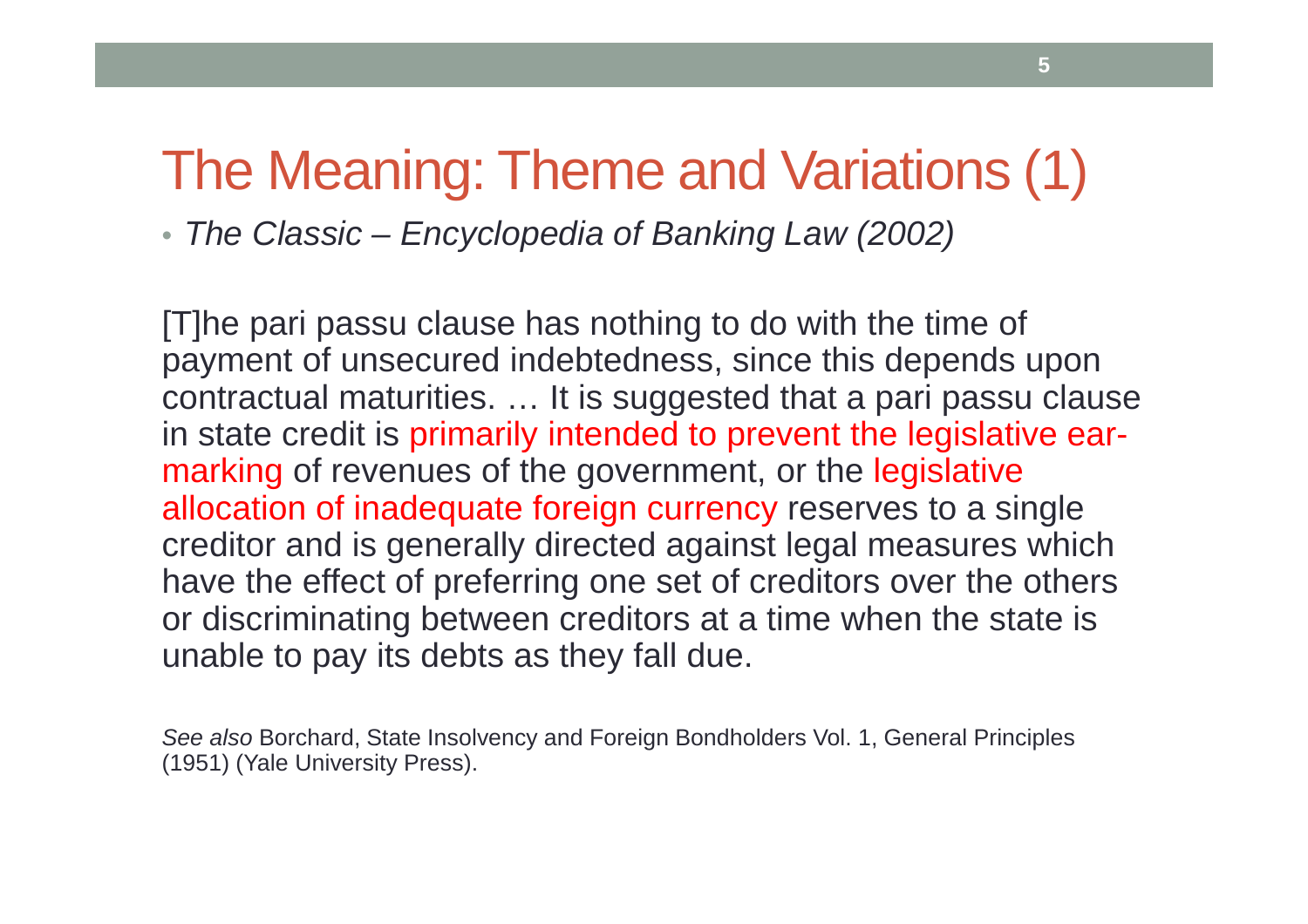### The Meaning: Theme and Variations (2)

• Variation 1 – The Tom, Dick, and Harry (this version, 2000)

A borrower from Tom, Dick, and Harry can't say "I will pay Tom and Dick in full, and if there is anything left over I'll pay Harry." If there is not enough money to go around, the borrower faced with a *pari passu* provision must pay all three of them on the same basis.... But if the borrower proposed to pay Tom [everything], Dick [something] and Harry nothing, a court could and should issue an injunction at the behest of Harry. The injunction would run in the first instance against the borrower, but I believe (putting jurisdictional considerations aside) to Tom and Dick as well.

Declaration of Professor Andreas F. Lowenfeld Dated August 31, 2000, at 11-12 (footnote omitted), Elliott Assocs., 2000 WL 1449862 (96 Civ. 7916 (RWS), 96 Civ. 7917 (RWS).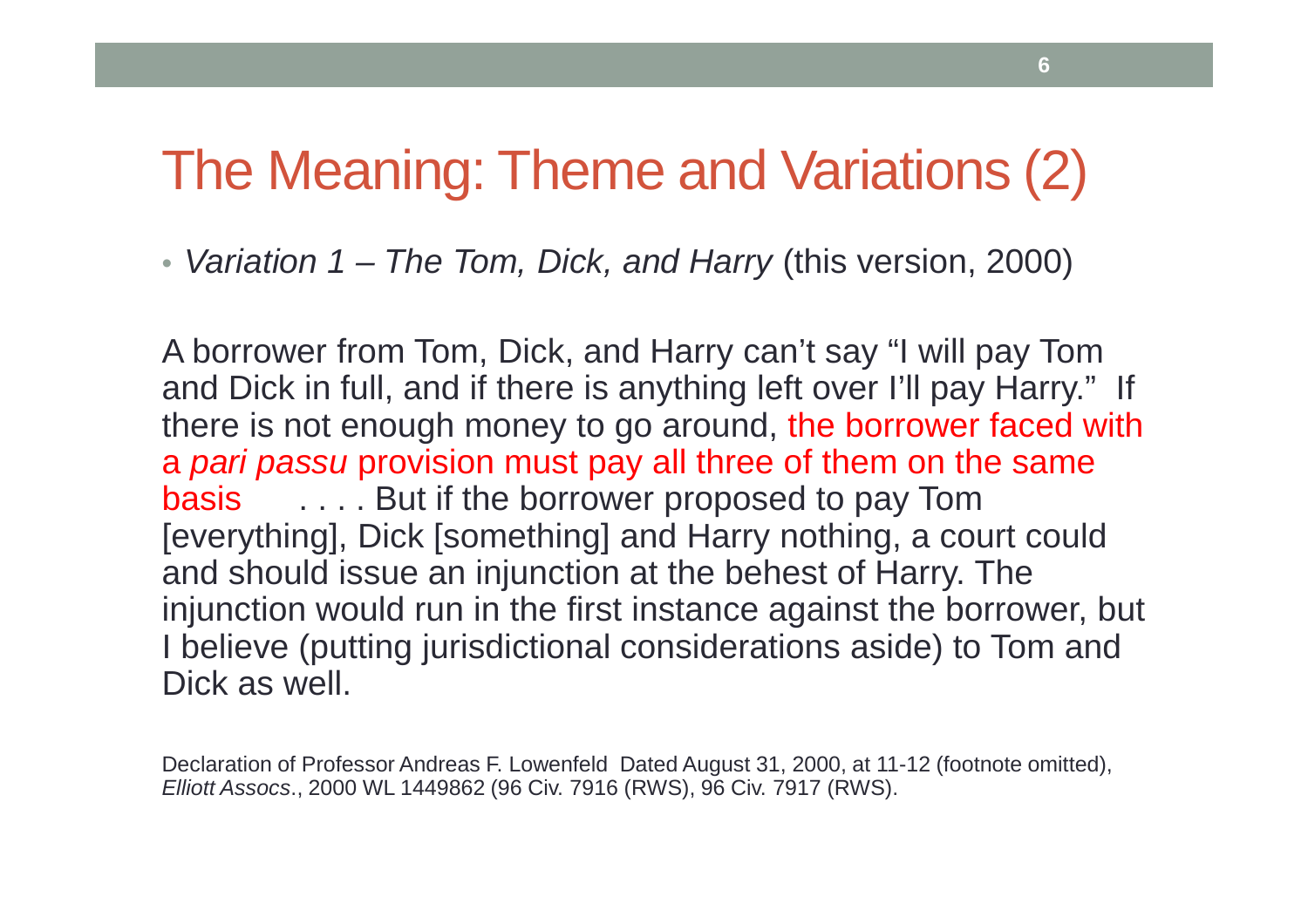#### The Meaning: Theme and Variations (3)

• Variation 2 – U.S. Court of Appeals for the 2d Cir. (2012)

[W]e conclude that in pairing the two sentences of its *Pari* Passu Clause ... manifested an intention to protect bondholders from more than just formal subordination. …The first sentence ("[t]he Securities will constitute . . . direct, unconditional, unsecured, and unsubordinated obligations . . . .") prohibits Argentina, as bond *issuer*, from formally subordinating the bonds by issuing superior debt. The second sentence ("[t]he payment obligations . . . shall at all times rank at least equally with all its other present and future unsecured and unsubordinated External Indebtedness.") prohibits Argentina, as bond *payor*, from paying on other bonds without paying on the FAA Bonds.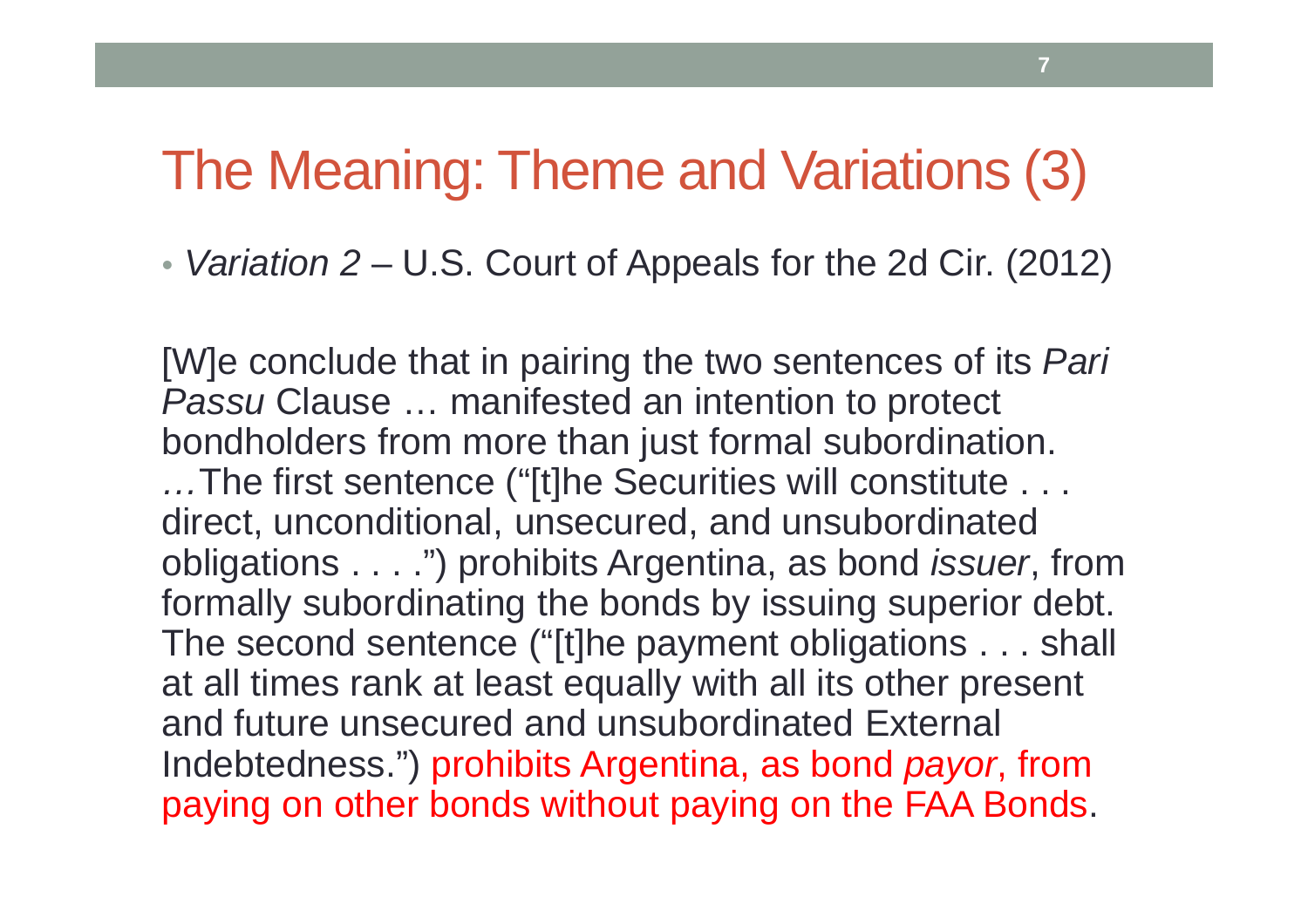## The Breach

• U.S. Court of Appeals for the 2d Cir. (2012):

After declaring a moratorium on its outstanding debt in 2001, Argentina made no payments for six years on plaintiffs' bonds while simultaneously timely servicing the Exchange Bonds. Argentina has renewed that moratorium in its budget laws each year since then. It declared in the prospectuses associated with the exchange offers that it has no intention of resuming payments on the FAA Bonds. … It stated in SEC filings that it had "classified the [FAA Bonds] as a separate category from its regular debt" and is "not in a legal . . . position to pay" them. Its legislature enacted the Lock Law, which has been given full effect in its courts, precluding its officials from paying defaulted bondholders and barring its courts from recognizing plaintiffs' judgments …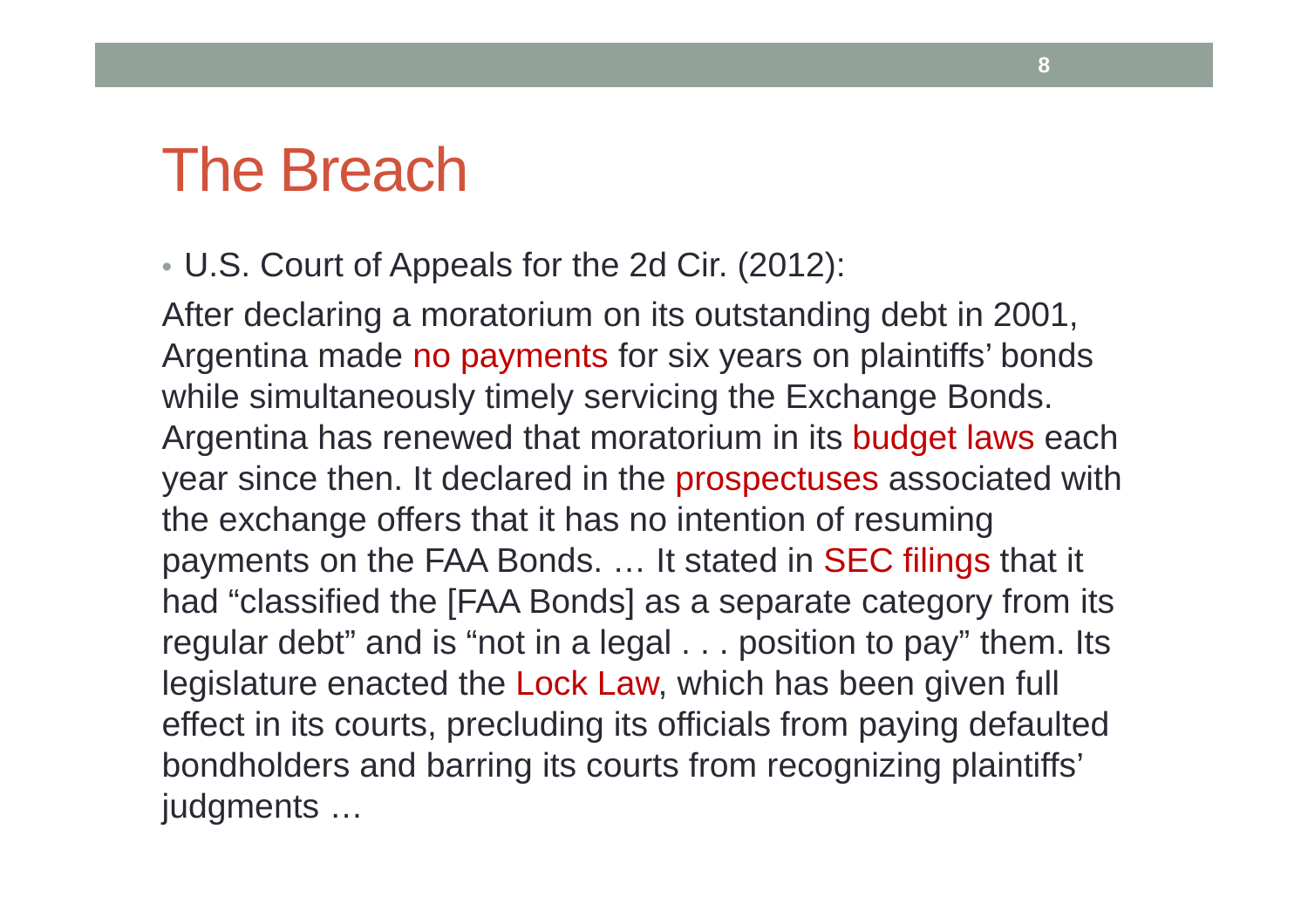# The Remedy

- Southern District of New York (on remand) (2012)
- (1) Assuming that Argentina pays 100% of what is then due on the Exchange Bonds … Argentina would be required to pay 100% 'multiplied by the total amount currently due' to plaintiffs.
- (2) [P]articipants in the payment process of the Exchange Bonds …shall be bound by the terms of this ORDER as provided by Rule 65(d)(2) and prohibited from aiding and abetting any violation of this ORDER, including any further violation by the Republic of its obligations under Paragraph 1(c) of the FAA, such as any effort to make payments under the terms of the Exchange Bonds without also concurrently or in advance making a Ratable Payment to NML.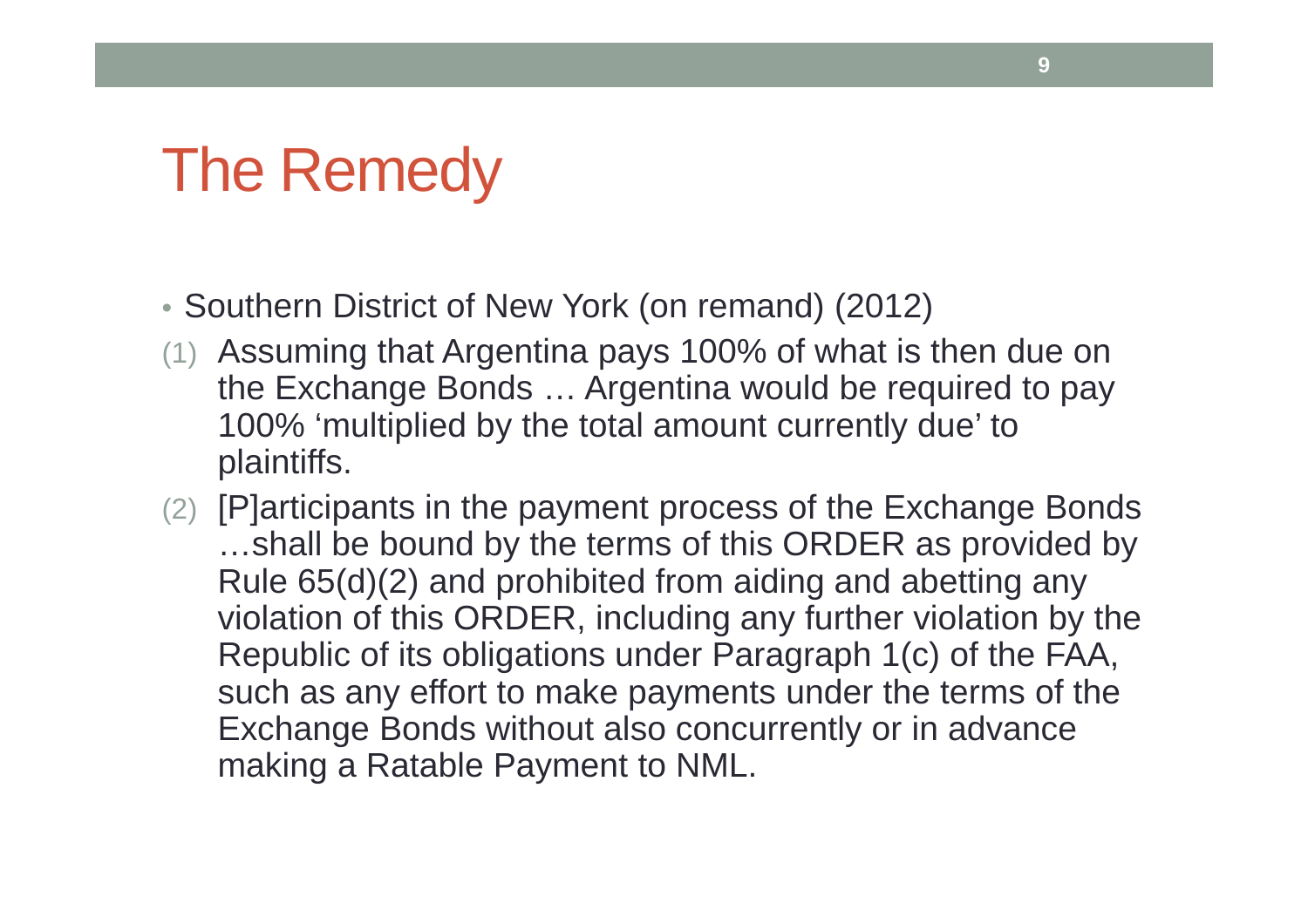# The Remedy: Who Cares?

"Participants" refer to those persons and entities who act in active concert or participation with the Republic, to assist the Republic in fulfilling its payment obligations under the Exchange Bonds, including:

(1) the indenture trustees and/or registrars under the Exchange Bonds (including but not limited to The Bank of New York Mellon …);

(2) the registered owners of the Exchange Bonds and nominees of the depositaries for the Exchange Bonds (including but not limited to Cede & Co. and The Bank of New York Depositary (Nominees) Limited) and any institutions which act as nominees;

(3) the clearing corporations and systems, depositaries, operators of clearing systems, and settlement agents for the Exchange Bonds (including but not limited to the Depository Trust Company, Clearstream Banking S.A., EuroclearBank S.A./N.V. and the Euroclear System);

(4) trustee paying agents and transfer agents for the Exchange Bonds (including but not limited to The Bank of New York (Luxembourg) S.A. and The Bank of New York Mellon (including but not limited to the Bank of New York Mellon (London)); and

(5) attorneys and other agents engaged by any of the foregoing or the Republic in connection with their obligations under the Exchange Bonds.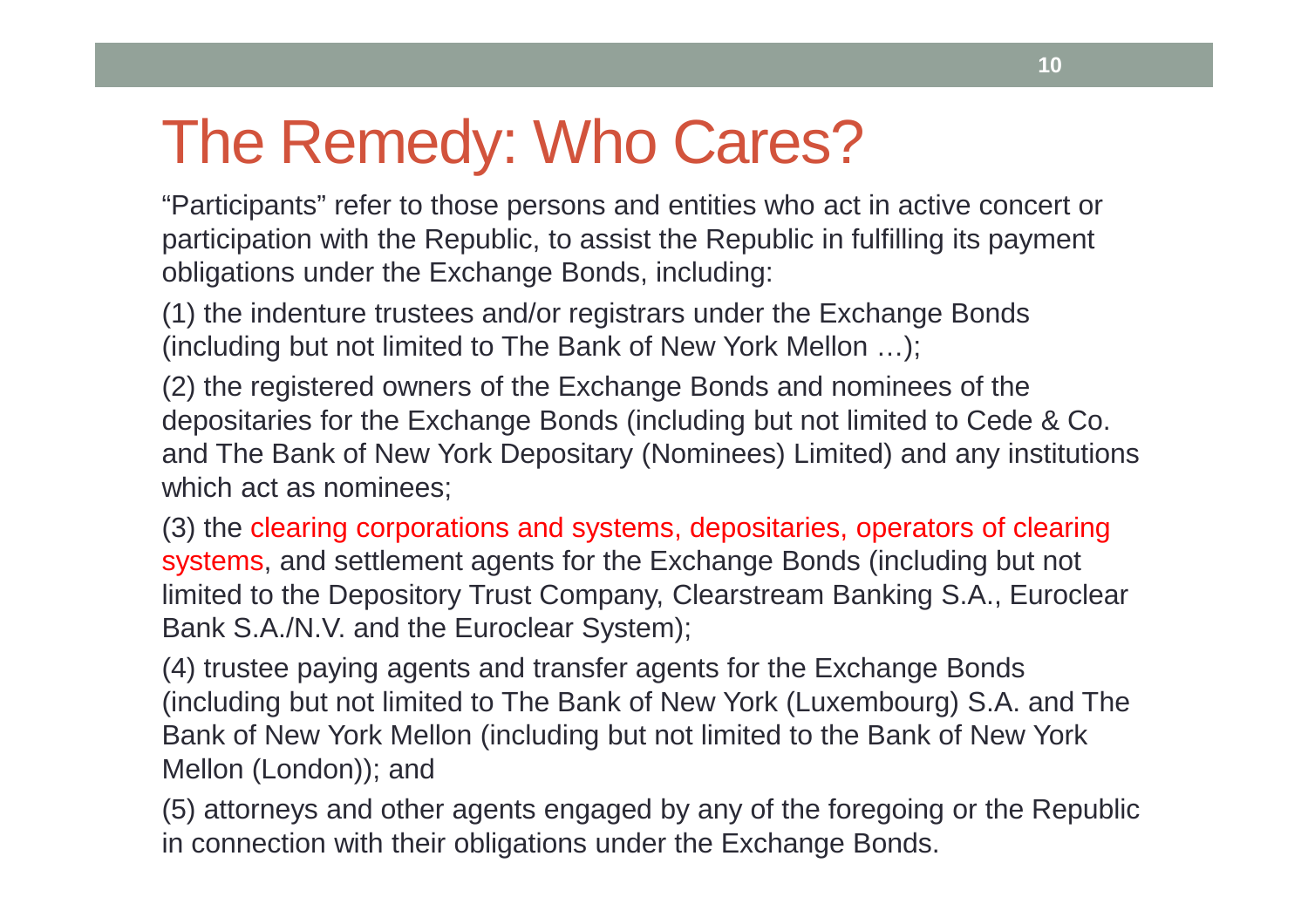## The Remedy: A Comparison

This point …concerns the nature of the relief sought generally, which is directed towards the coercion of third parties rather than securing immediate compliance by the defendant. Because I regard this last point as determinative, I regard it as unnecessary to attempt any analysis of the pari passu clause.

Kensington Int'l Ltd. v. Republic of Congo, [2003] EWHC 2331, available at http://www.bailii.org/cgibin/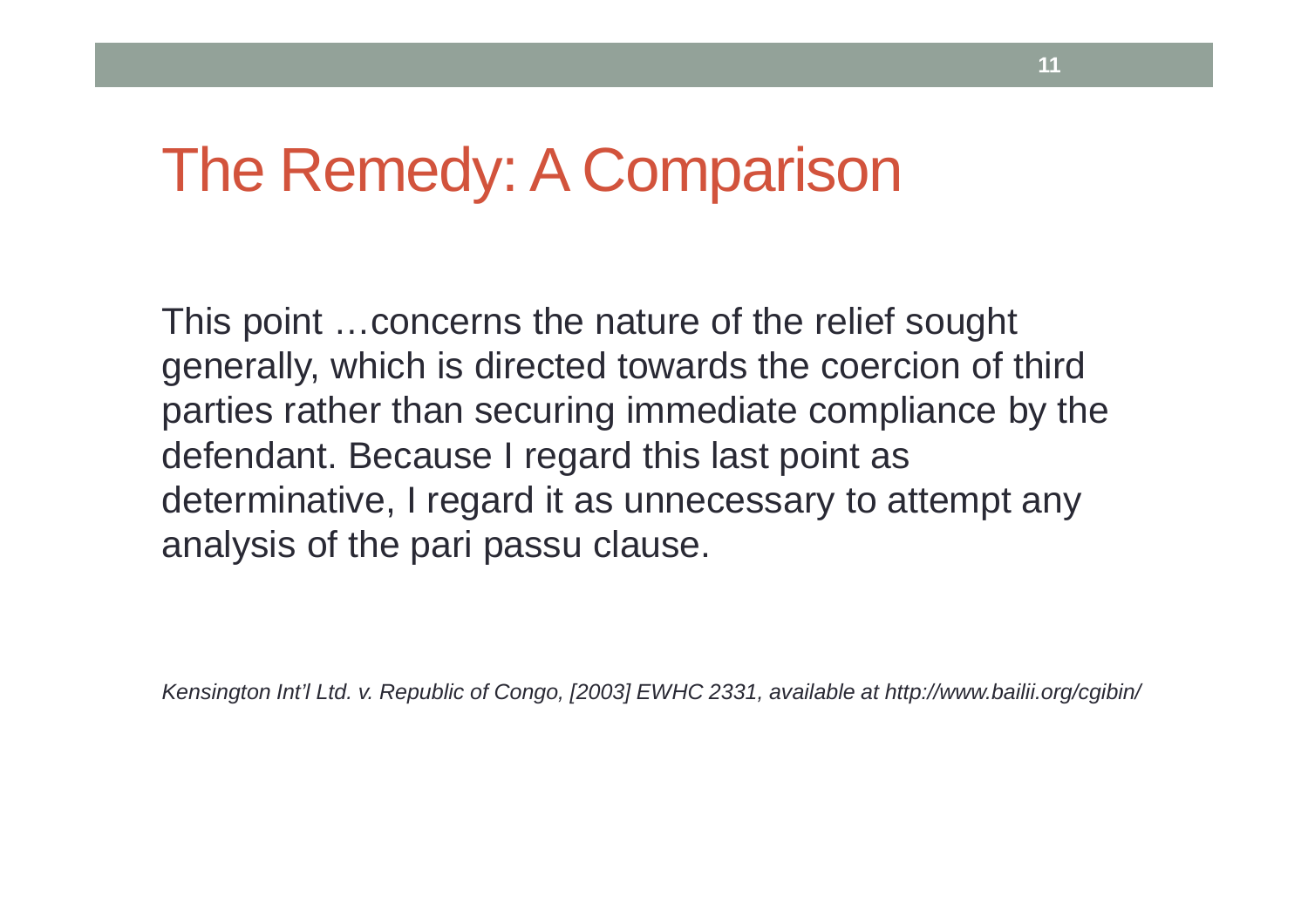# So What?

- Broad interpretation of the clause
- Broad definition of breach
- Broad application of the remedy
- Restructuring incentives
	- Debtor initiation
	- Creditor participation
	- Service providers and utilities
- Immunity
	- Directed at the debtor in New York
	- Restrains its use of treasury funds everywhere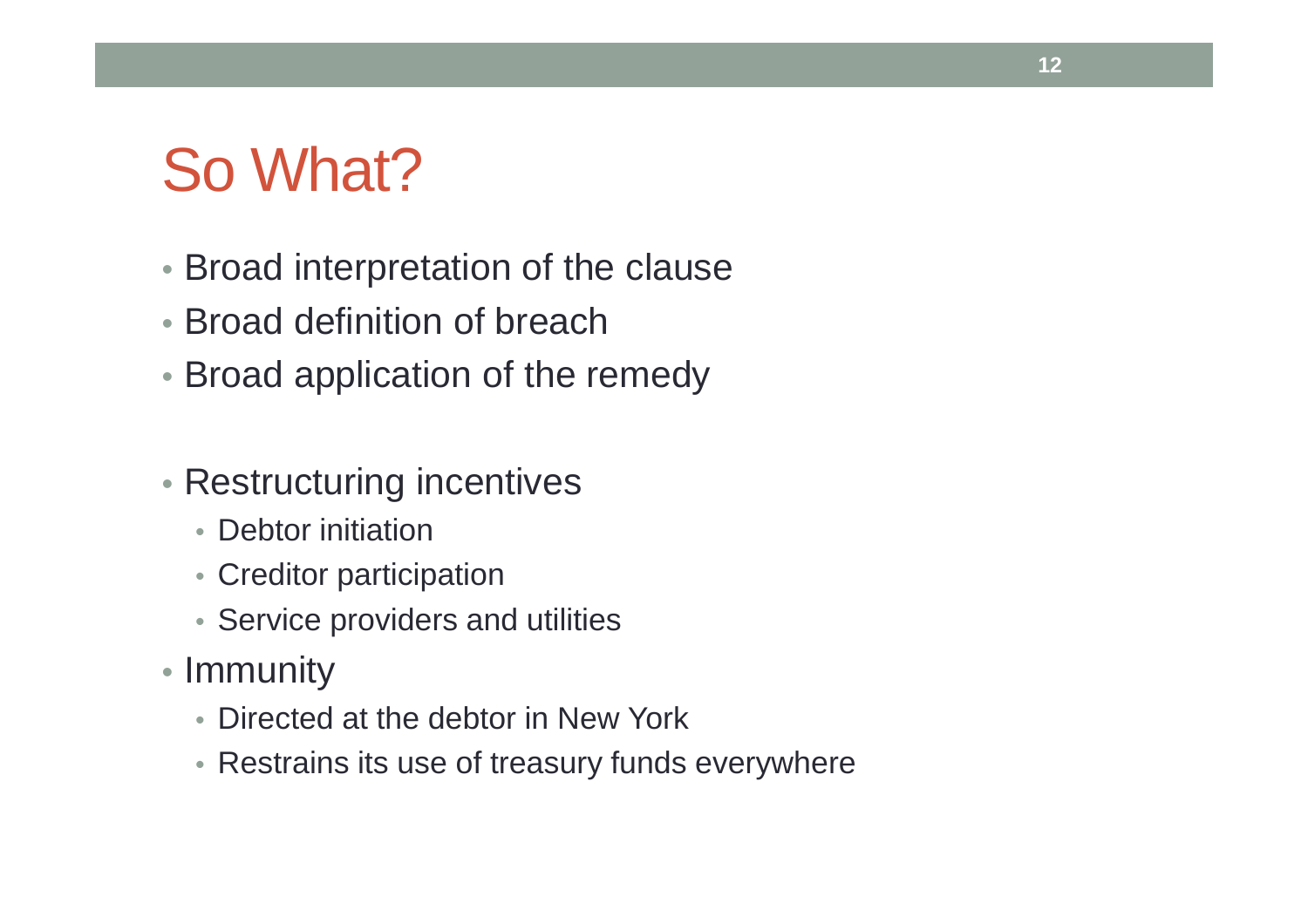# No Big Deal v. A Very Big Deal

#### • No Big Deal

- It is all about Argentina, which is uniquely bad
- Unusual "payment" formulation
- CACs make pari passu obsolete
- A Very Big Deal
	- No one will participate
	- Everyone will sue
	- Off to London?
- Shift to New Equilibrium Unknown
	- Depends on market adaptation
	- Depends on policy response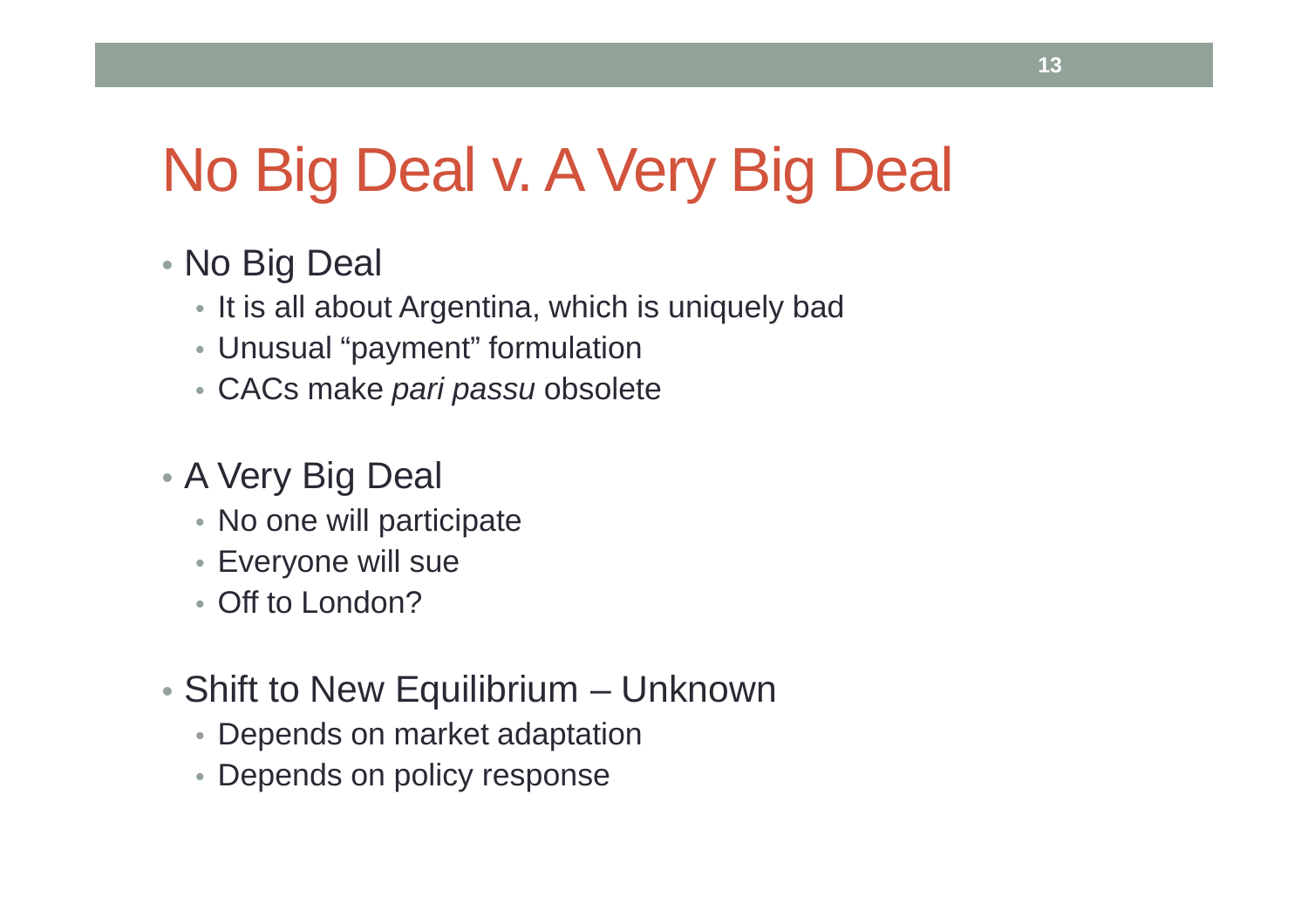#### No Big DealU.S. Court of Appeals for the 2d Circuit (2013)

We further observed that cases like this one are unlikely to occur in the future because Argentina has been a uniquely recalcitrant debtor and because newer bonds almost universally include collective action clauses ("CACs") which permit a super-majority of bondholders to impose a restructuring on potential holdouts. …Ultimately, though, our role is not to craft a resolution that will solve all the problems that might arise in hypothetical future litigation involving other bonds and other nations. The particular language of the FAA's *pari passu* clause dictated a certain result in this case, but going forward, sovereigns and lenders are free to devise various mechanisms to avoid holdout litigation if that is what they wish to do. They may also draft different *pari passu* clauses that support the goal of avoiding holdout creditors.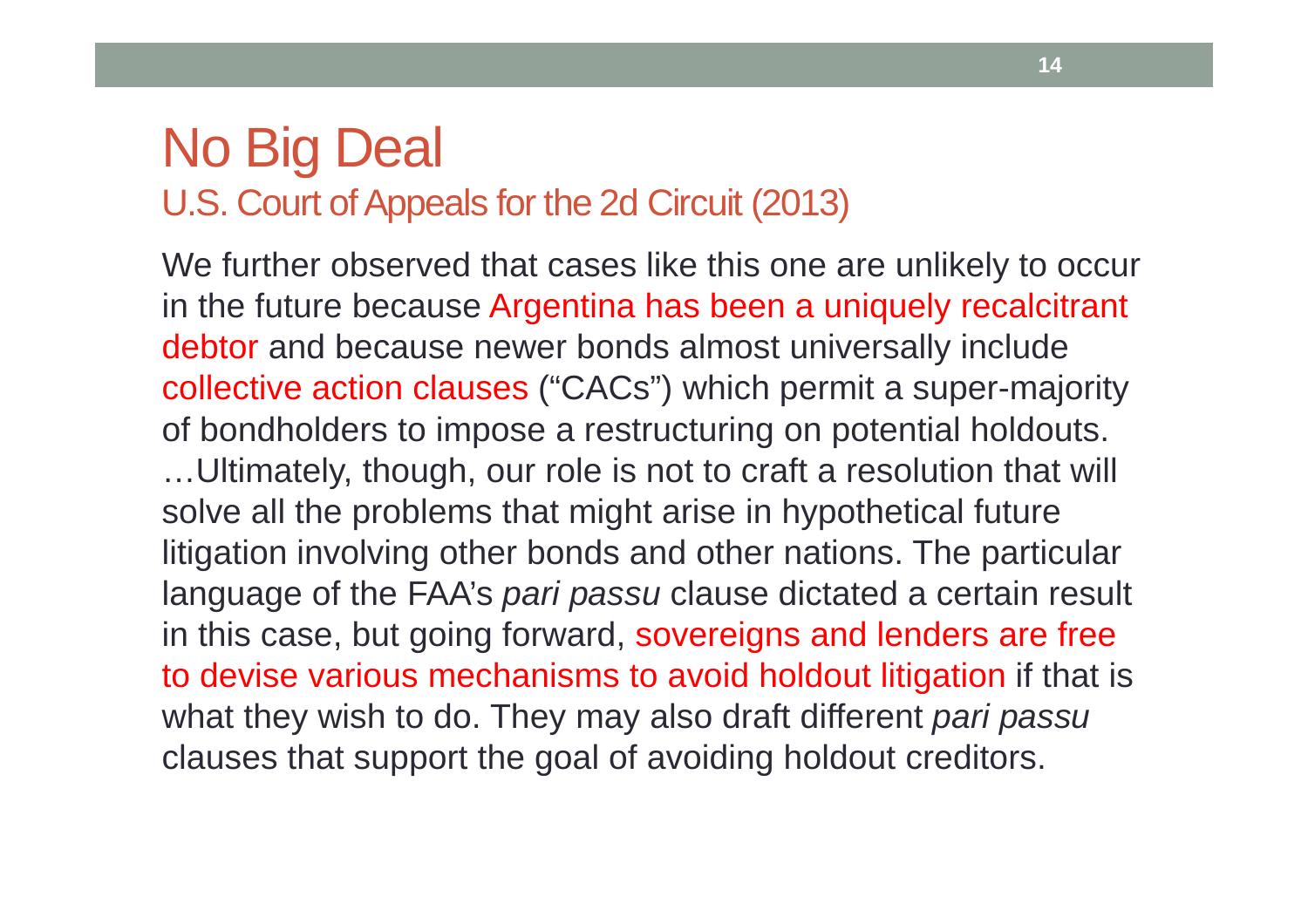#### A Very Big Deal(IMF April 2013)

The Argentine decisions, if upheld, would likely give holdout creditors greater leverage and make the debt restructuring process more complicated for two reasons. First, by allowing holdouts to interrupt the flow of payments to creditors who have participated in the restructuring, thedecisions would likely discourage creditors from participating in a voluntary restructuring. Second, by offering holdouts a mechanism to extract recovery outside a voluntary debt exchange, the decisions would increase the risk that holdouts will multiply and creditors who are otherwise inclined to agree to a restructuring may be less likely to do so due to inter-creditor equity concerns.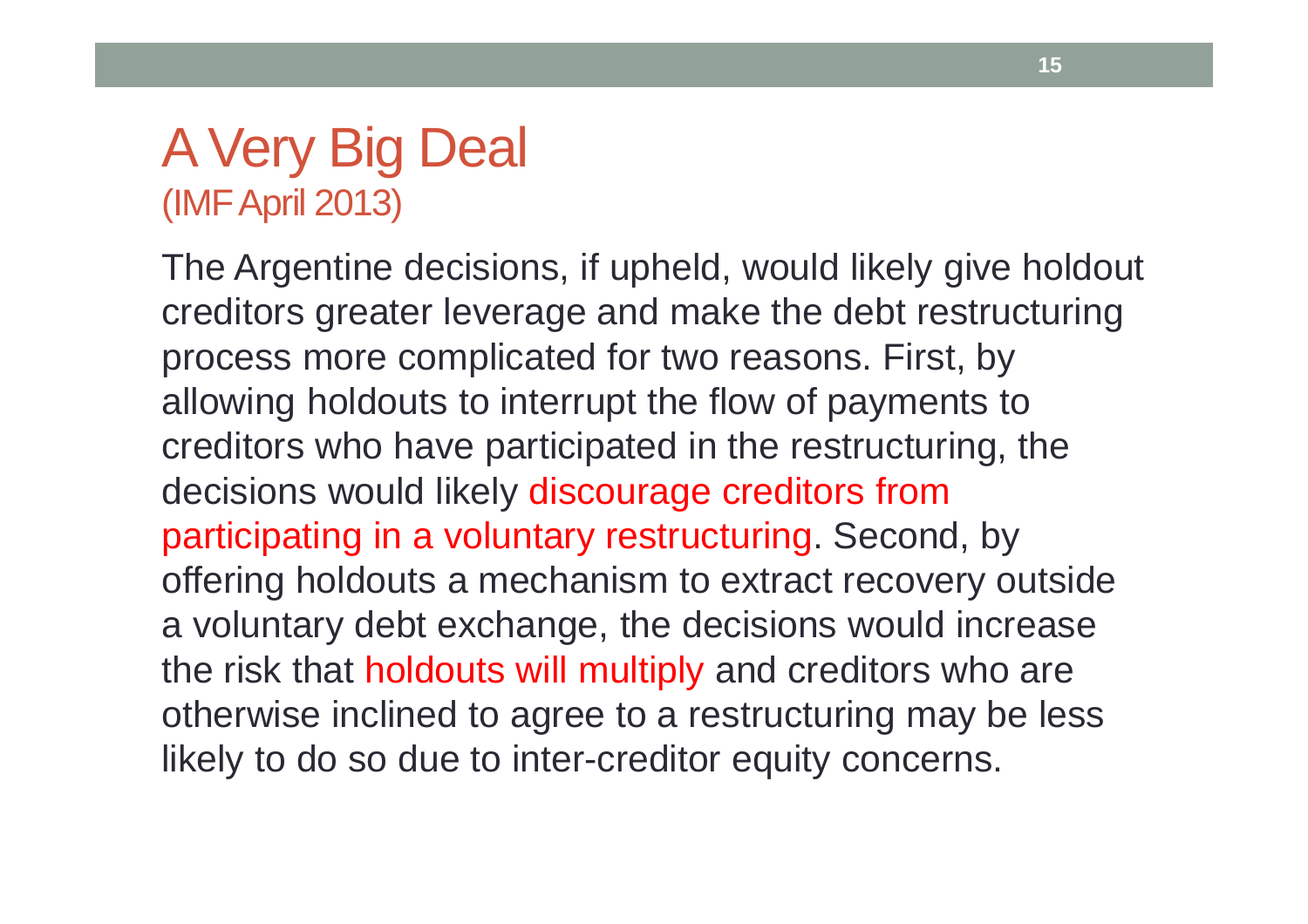# No Big Deal v. A Very Big Deal

#### • No Big Deal

- It is all about Argentina, which is uniquely bad
- Unusual "payment" formulation
- CACs make pari passu obsolete
- A Very Big Deal
	- No one will participate
	- Everyone will sue
	- Off to London?
- Shift to New Equilibrium Unknown
	- Depends on market adaptation
	- Depends on policy response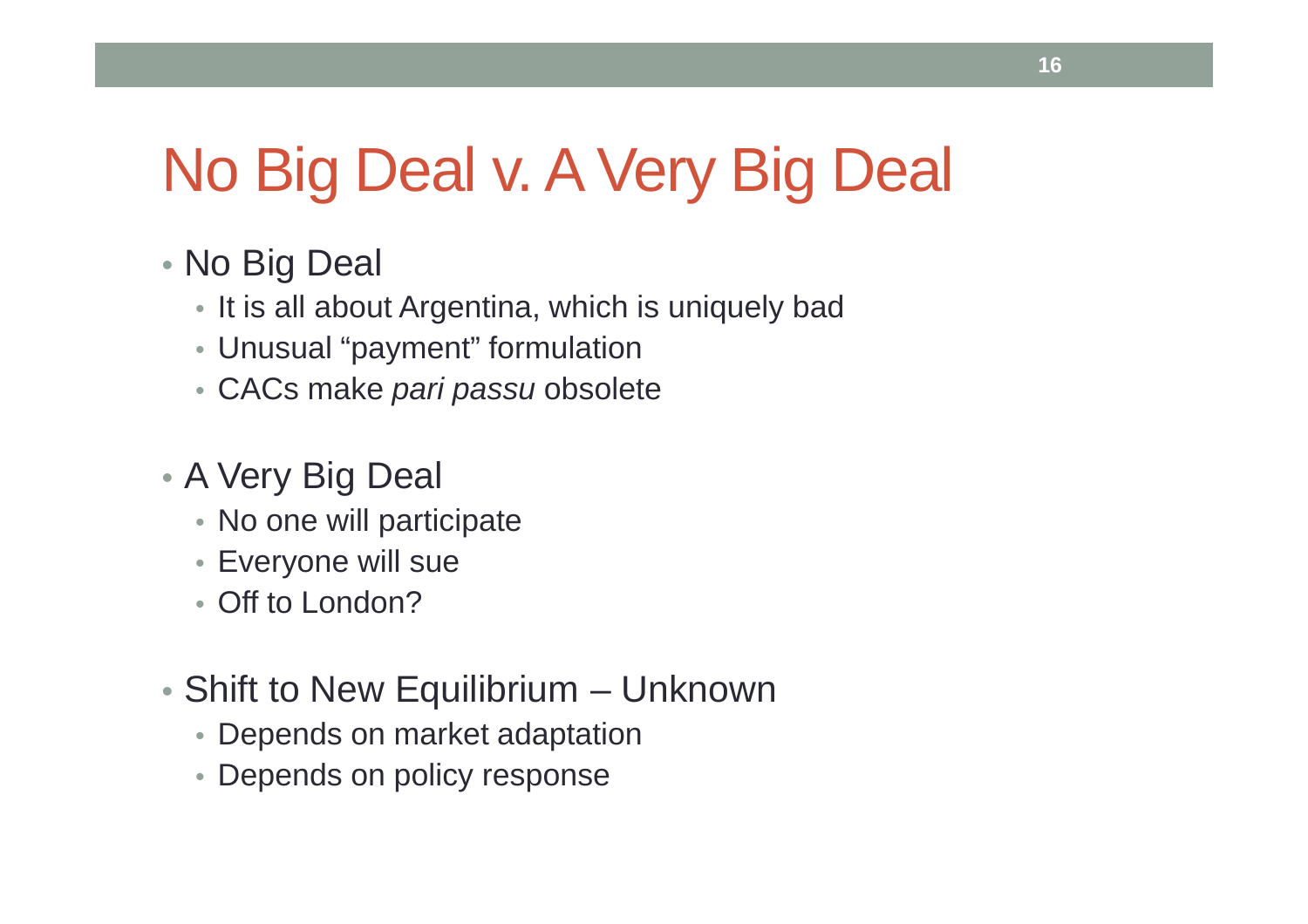#### Adaptation (1)• Belize National Assembly Resolution (2013)

**Status of the New Bonds:** 

The New Bonds will be general, direct. unconditional, unsubordinated and unsecured obligations of Belize and will rank at least equally among themselves and with all of Belize's existing future unsecured and unsubordinated bond and indebtedness (it being understood that this equal ranking status shall not require Belize to Day all items of its bond indebtedness on a ratable basis).

**17**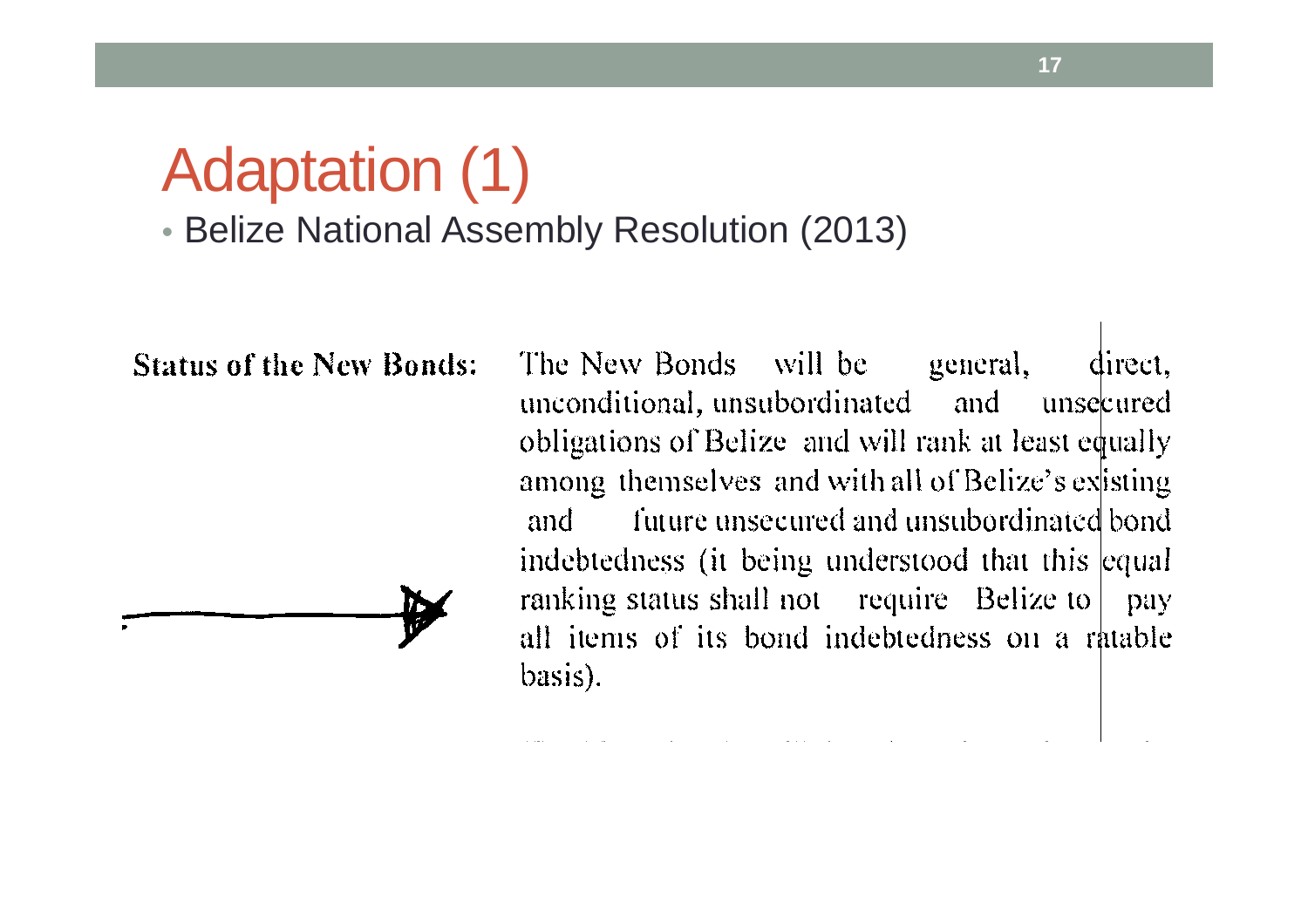# Adaptation (2)

• Italy Fiscal Agency Agreement (2013)

The Securities are the direct, unconditional and general and …unsecured obligations of Italy and will rank equally with all other evidences of indebtedness issued in accordance with the Fiscal Agency Agreement and with all other unsecured and unsubordinated general obligations of Italy for money borrowed, except for such obligations as may be preferred by mandatory provisions of internationaltreaties and similar obligations to which Italy is a party. … Amounts payable in respect of principal of (and interest on) the Securities will be charged upon and be payable out of the [Treasury of Italy], equally and ratably with all other amounts so charged and amounts payable in respect of all other general loan obligations of Italy.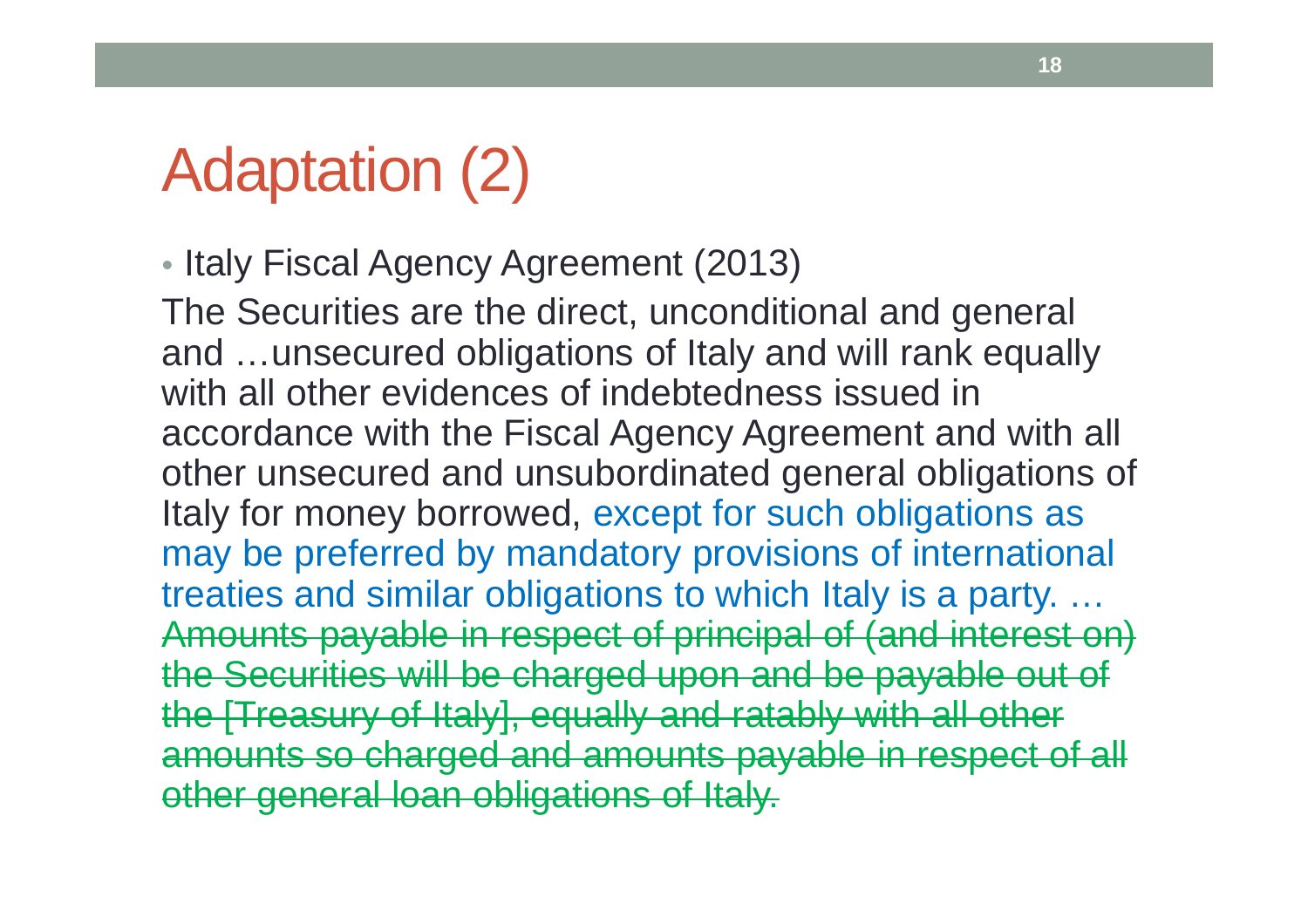# What Is to Be Done? – The Options

- Content:
	- Eliminate holdouts (CACs, Bankruptcy)
		- ∙ No holdouts=no *pari passu*
	- Eliminate holdout enforcement tool (strip, modify, or "clarify" pari passu; shield trustees, market utilities)
		- No pari passu=no pari passu
- Form:
	- Statute/Treaty
	- Contract
- Method:
	- Legislation/treaty making
	- Moral suasion
	- Institutional pressure (via market utilities)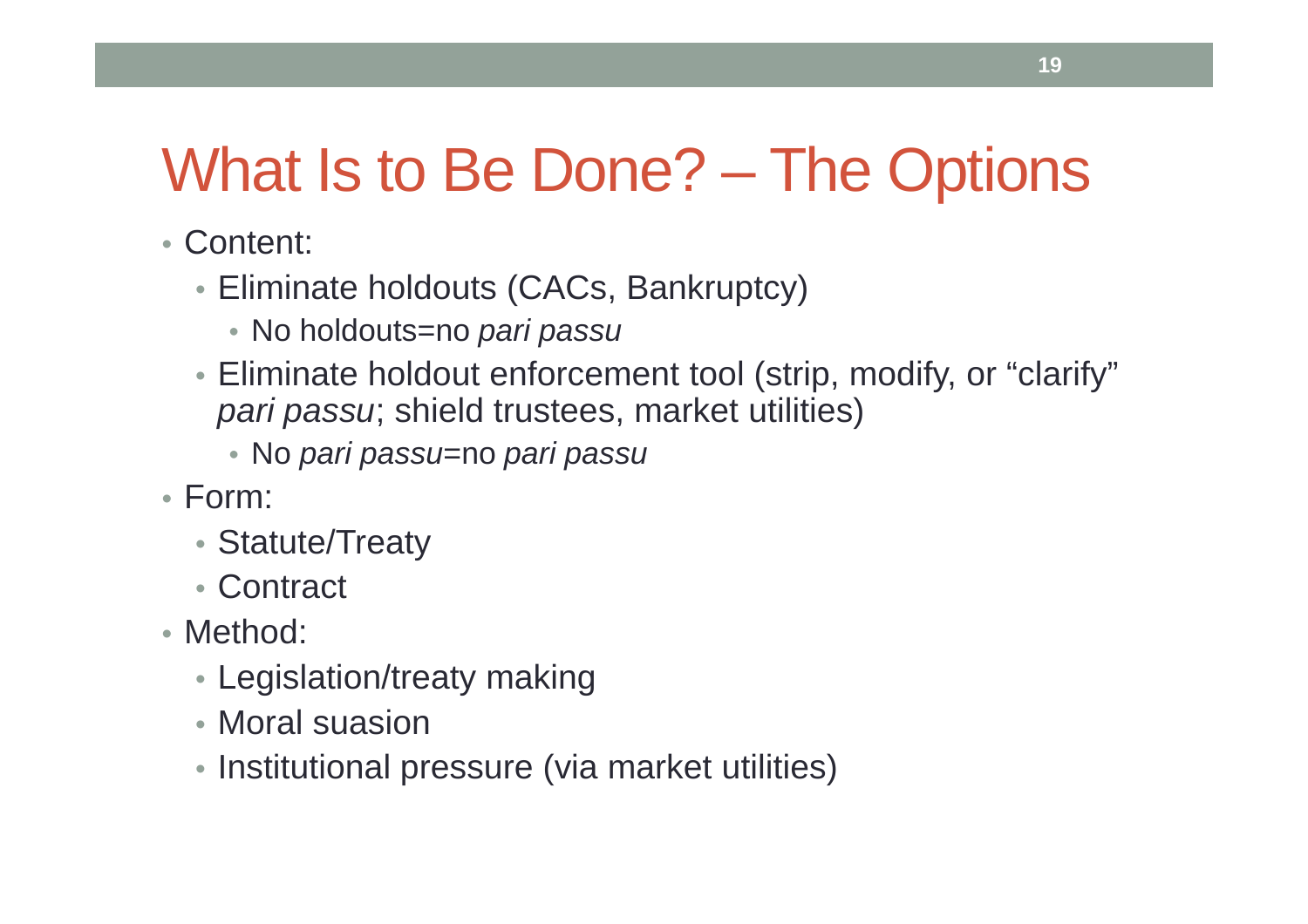## What Is to Be Done? – The Options (2)

|                                        | <b>Contract</b>                                                                              | <b>Statute/Treaty</b>                                                                                               |
|----------------------------------------|----------------------------------------------------------------------------------------------|---------------------------------------------------------------------------------------------------------------------|
| <b>Eliminate Holdouts</b>              | <b>CACs</b><br>Issue-by-Issue<br>$\bullet$<br>Aggregation<br>No Drop-Outs<br>$\bullet$       | <b>Bankruptcy</b><br><b>SDRM</b><br><b>EDRM</b><br>$\bullet$                                                        |
| <b>Eliminate Enforcement</b><br>Tactic | Pari Passu<br><b>Strip</b><br>"Clarify" (Belize)<br>$\bullet$<br>Modify (Italy)<br>$\bullet$ | <b>Shield utilities</b><br>Belgium (Euroclear)<br><b>UCC Treatment of</b><br>$\bullet$<br><b>Intermediary Banks</b> |